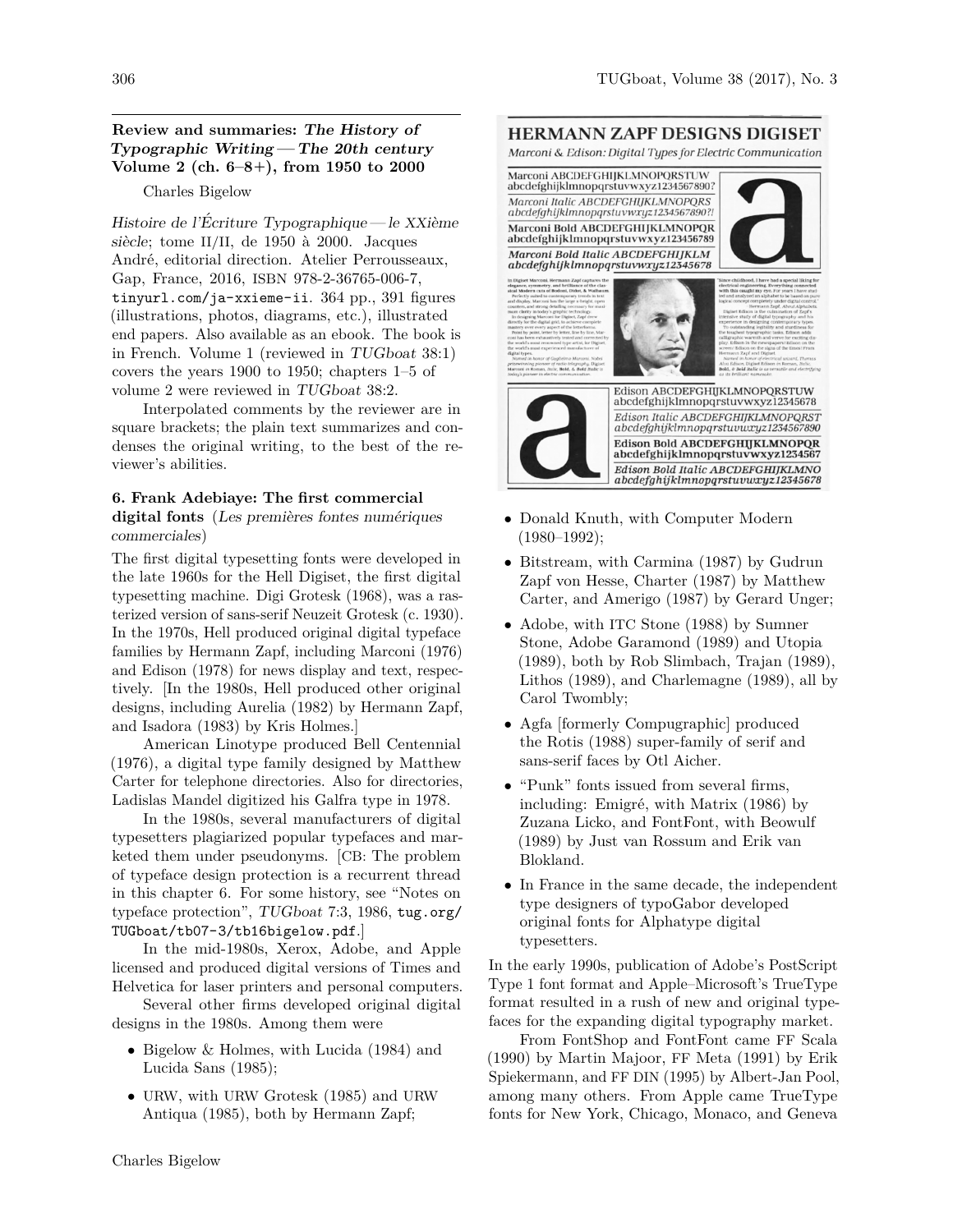(1991) by Bigelow & Holmes, first created as Macintosh bitmap fonts by Susan Kare (1984).

In 1992, Microsoft released TrueType fonts of Times New Roman, Arial, and Courier New, as well as a set of fonts equivalent to the Apple LaserWriter Plus set. Also in 1992, Microsoft released a large expansion of the Lucida family with new and original designs of Lucida Bright, Sans, Calligraphy, Blackletter, Handwriting, Fax, Typewriter, and mathematical symbol fonts, all from Bigelow & Holmes.

Windows users accepted Arial as a substitute for Helvetica, evidently being similar enough in appearance (and metrically identical), but Microsoft's distribution of "Book Antiqua" by Monotype (1992) sparked criticism from typographers that the face was a plagiarism of Zapf's Palatino. [The different reactions to Arial and Book Antiqua suggest that the grotesque sans-serif genre had become a "swarm" of vaguely similar and quasi-substitutable typefaces, whereas a distinctively artistic creation like Palatino could not be copied without being called either a travesty, or a rip-off, or both.]

Digital technology not only encouraged the creation of more typefaces but also enabled more complex designs, especially in the creation of alternate characters. In some cases, the design was ahead of the technology. In France, François Boltana created Champion, a joining script in English roundhand style, incorporating thousands of alternative glyphs, but a decade before OpenType made such fonts practical. Begun in 1989, the "Champion Pro" version was released in 2007. [In the late 1990s, other scripts with extensive alternate character sets included Apple Chancery (1993) by Kris Holmes (shown in the endpapers of this volume), Kolibri (1993) by Holmes for URW, and Zapfino (1999–2001) by Hermann Zapf.]

The growing free software movement also encouraged distribution of authorized free fonts (not piracies). The earliest (except for the CRT Hershey fonts) and most extensive free font family was Computer Modern by Donald Knuth, who also published the fonts' source code in his Metafont computer language. From Knuth's typography research lab and the American Mathematical Society came Hermann Zapf's AMS Euler (1985) family, freely distributed for mathematical composition. Adobe released Utopia for free distribution in 1993, and Bitstream followed suit with Charter. The 21st century would witness many more fonts released for free distribution.

[CB: In the article "Digital Typography" in Scientific American, August, 1983, this reviewer predicted that when digital font technology matured, there would "surely be a flowering of new letterforms

in the digital era." He is immensely grateful to the many industrious and imaginative type designers who subsequently created thousands of original typefaces to prove him correct. :-)]

### **Franck Jalleau: Third interlude: On the** revival of typefaces (Troisième pause : re-créer des caractères)

"The revival of typefaces is an integral part of typographic evolution. It is a kind of art of heredity, of genetics, transmitted over generations, while introducing infinite variations and successive mutations."

Rehabilitation, revival, adaptation, interpretation, copy— there are many words to describe the translation of typefaces from one era to another, usually involving technological change. This includes the profound shift from handwriting to type. The process can be said to have begun with the earliest typography, when Gutenberg modeled his types on the formal handwriting of his era, and when capital letter forms based on surviving Roman inscriptions such as the Trajan column, were integrated with humanist minuscules, our lowercase. In the late 19th century, typeface revivals arose in an era of change in typesetting technology, and accelerated in the 20th century during further technological changes: a looking back to the past while questing toward the future. Each change in typographic technology imposed a need to adapt typefaces to new processes while preserving their inherent and inherited qualities created by designers of the past.

The revival of a typeface requires detailed analysis of the source materials, which may include different sizes of punches, matrices, and cast type, all preliminaries of the printed image, or, if the metal materials have been lost, the printed impression itself must be the sole guide. The shapes, their spacings, their "color" (gray tone in text) must be considered.

A revival is not a mere copy, but a new creation, an interpretation of the past. A revival in the digital era may need at least 256 characters to meet the de facto standard character repertoire, but the surviving materials of most historical typefaces have many fewer characters, so the modern designer must create new characters in the spirit of the originals. Moreover, modern typeface families often require a range of weights, but these do not exist for most classic typefaces, so again, they must be newly created in the spirit of the original. Different designers interpret classic typefaces differently. Revivals of the typefaces of Garamond, for example, differ greatly. Some are based on types of Jean Jannon, others on true specimens of Garamond, and may differ in weights, details, and proportions.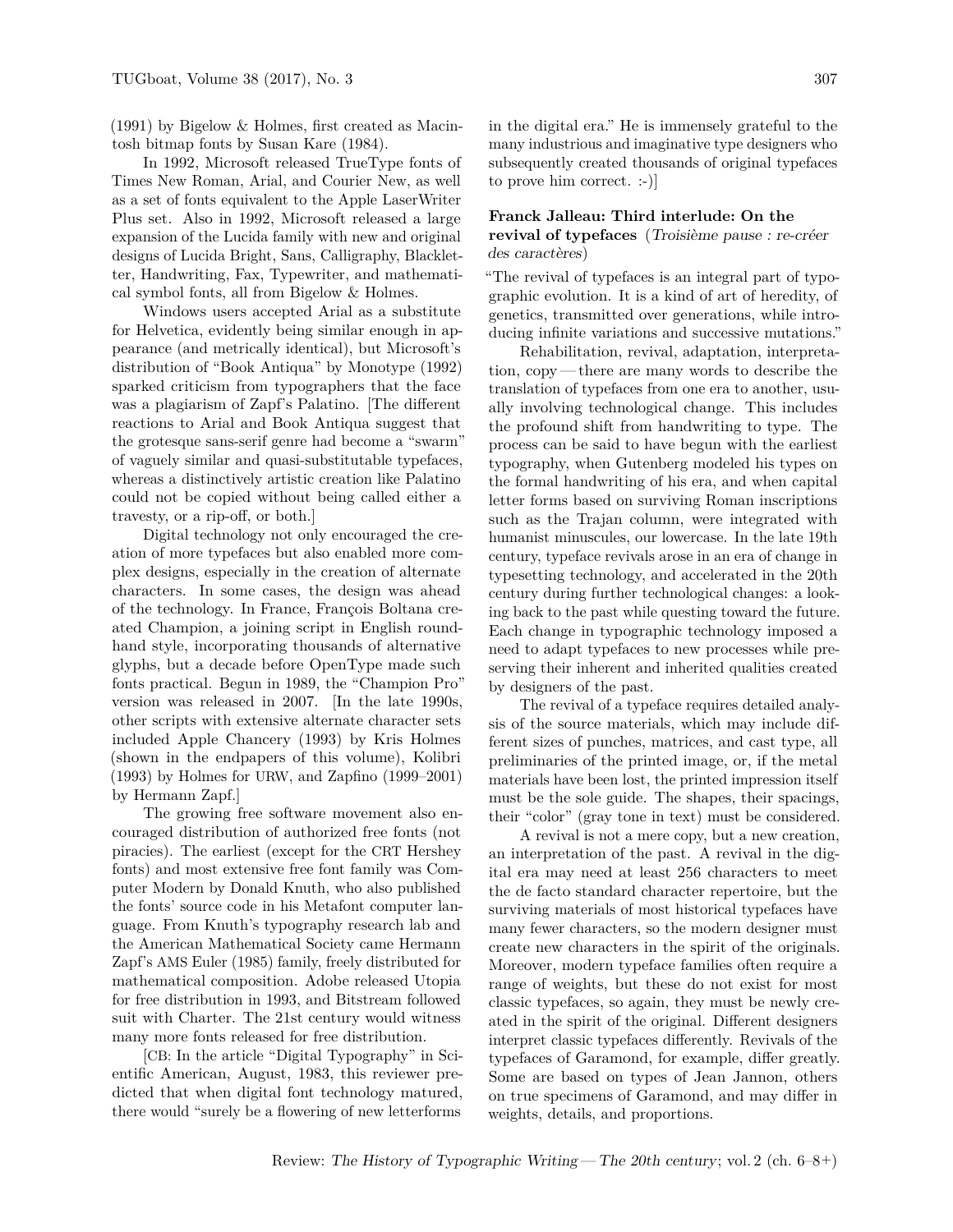This chapter 6 concludes with illustrations of two examples of revivals with quite different approaches: Galliard (1978) by Matthew Carter, based on types cut by Robert Granjon circa 1570, and Francesco (2010) by Franck Jalleau, based on type cut by Francesco Griffo for Aldus (1499).

## **7. Olivier Jean: Working and office fonts from 1985 to 2000, between maturity and renewal** (Fontes de labeur et de bureautique de 1985 à  $2000$ : entre maturité et renouveau)

In the 540 years of printing from Gutenberg to 1985, the craft of typography was practiced by a small number of people and the art of type design by even fewer. After 1985, however, mass marketing of personal computers and laser printers introduced typography to millions of ordinary users who became conversant with "fonts", "points", and other terms of typography. In this new era (termed "desktop publishing" in English), authors, editors, and publishers gained new freedoms as industrial obstacles fell away. As technical barriers to entry lowered, more people became authors, editors, and publishers. As the power of computer technology increased, the quality of fonts on screens and from printers improved. The path from personal computer to print media became more like a highway. [This trend did not stop with print. The vast expansion of the Internet and world wide web, along with improvements in screen resolutions and font rendering made text more readable, and more widely read, on computer screens, furthering the democratization of information compilation, organization, transmission, and reception.]

The influence of "system fonts": by 1992, Apple and Microsoft bundled families of "default" system fonts: Times Roman (or Times New Roman), Helvetica (or Arial), Courier (or Courier New). These fostered a "meme" among computer users that there were three categories of fonts: seriffed, sans-serif, and monospaced, each in a family of four variants: regular, italic, bold, bold italic.

Those basic families were initially sufficient for a majority of office workers and personal computer users, but as personal computing, printing, and publishing expanded and encompassed more applications and niches, the operating systems vendors added more and more fonts and developed fonts for other purposes, for example Lucida Console (1993) for terminal emulator windows, and Microsoft Verdana and Georgia by Matthew Carter (1996) for web usage. It is impossible to ignore Microsoft Comic Sans (1995) by Vincent Connare, which became highly popular yet widely reviled, like a beloved comic book villain, a font people love to hate.

A consequence of the lower cost of digital typography was its spread beyond the highly industrialized countries of North America and Western Europe to countries throughout the world, encouraging the development of the multilingual and multi-scriptal Unicode standard for encoding all the writing systems of the world.

When standardized font formats made typography cross-compatible, several proprietary font libraries were spun off as independent firms or were acquired by other firms. The proliferation of independent font designers and font vendors in the early days of desktop publishing began to coalesce by the end of the century, as smaller digital font firms were absorbed by larger ones. [This trend continued into the 21st century.]

In reaction to the loss of physical materials of traditional typographic heritage, some firms began programs of revival of classic typefaces. After Adobe Garamond, Adobe produced Adobe Caslon by Carol Twombly (1990). Matthew Carter revived large sizes of Caslon in Big Caslon (1994), and Adrian Frutiger reinterpreted Didot for Linotype (1991). There were also revivals of hand-written alphabets, including Adobe Trajan, Virgile (Roman rustics) by Franck Jalleau (1995), and Apple Chancery (Arrighi's chancery cursive as taught by Lloyd Reynolds).

Digital technology enabled, and the burgeoning market encouraged, development of typeface "superfamilies" more extensive than in earlier eras. Examples include Lucida, ITC Stone, Rotis, Computer Modern, Thesis (1994) by Lucas de Groot, Le Monde  $(1994)$  by Jean François Porchez [the text fonts in these books]. Adobe released a new technology called "Multiple Master", which enabled type users to modify and calibrate typefaces through a wide range of variations. This technology and its fonts were not commercially successful, however, and were cancelled before the year 2000.

Digital technology also enabled type designers to create typefaces for specific corporate clients and applications. Among many such, there were Colorado (1997) by Ladislas Mandel with Richard Southall, Telefont (1993) by Martin Majoor, and Le Monde and Parisine (1996) by Jean François Porchez.

As styles and variations expanded widely for Latin typography, digital tools in conjunction with the Unicode standard spurred expansion of non-Latin typography. Greek, Cyrillic, Arabic, Devanagari, Thai, Kanji, Chinese, Korean, and many other scripts were digitized. Lucida Sans Unicode (1994) was an early demonstration of Latin harmonized with non-Latin alphabets in a single TrueType font. The concept of integrating Latin and non-Latin scripts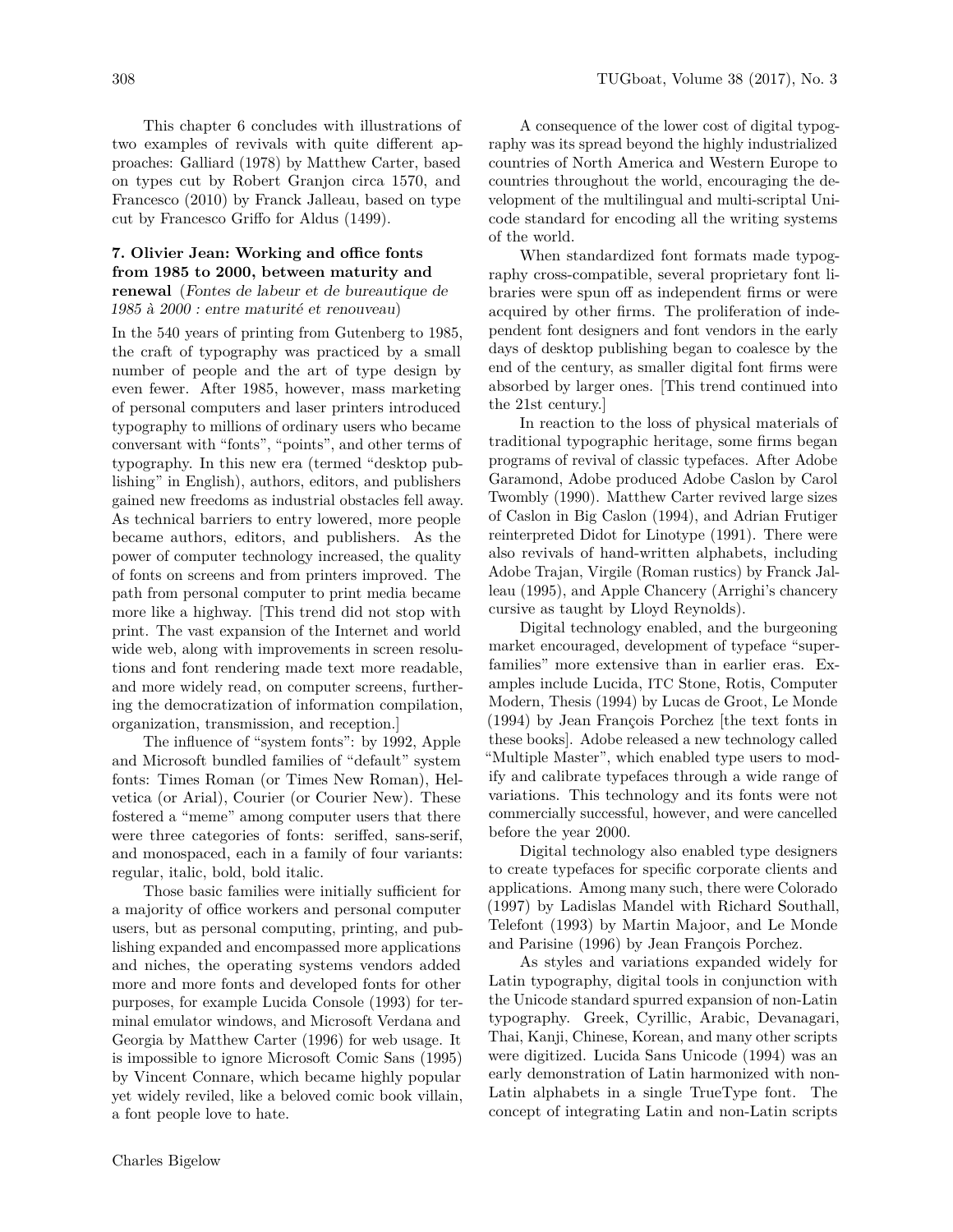in a single font was widely adopted and extended by the end of the century.

8. Hervé Aracil: Hybridization, **(de)-construction and quotation — a view of typography from 1985 to 2000** (Hybridation,  $(d\acute{e})$ -montage et citation – Un regard sur la typographie des années 1985–2000)

Between the advent of the LaserWriter printer with Macintosh typographic fonts, and the end of the 20th century, typeface design enjoyed a period of richness and complexity that can be characterized by the words "transposition" and "reprise". Translation from one medium to another is a form of transposition, and renewal of historical themes is a form of reprise. These interweaving tendencies in end-of-century typography, in opposition to prior movements like modernism, produced typographic phenomena equivalent to post-modernism and deconstruction in architecture, design, and music of the same period.

Digital technology, which made it easy to copy, cut, paste, and manipulate letterforms, aided these tendencies. One result was "hybridization", the combination of characteristics from two or more different and distinct typeface categories. A forerunner was a hybrid letter 'n' combining sans-serif, slab-serif, and Elzevir serifs (think Times Roman serifs) in Thibaudeau's Manuel français de typographie moderne (1915) [French Manual of Modern Typography; see accompanying figure].

Hybrid designs from the end of the century included, among many others:

- Prototype (1990) [capital + lowercase] by Jonathan Barnbrook,
- Dead History (1990) [mixed bold rounded  $+$ modern] by P. Scott Makela,
- Fudoni (1991) [Futura  $+$  Bodoni] by Max Kinsman,
- Disturbance (1993) [capitals + lowercase] by Jeremy Tankard,
- Walker (1993) (serif  $+$  ligature variations) by Matthew Carter,
- Amplifier (1995) [slab + rounded + Clarendon] by Frank Heine;
- variations of type design in coordination with literature included Quantage (1988) and Syntétik (1992) by Pierre di Sciullo.

In summary, such hybridizations, variations, and idiosyncrasies are not simply quaint experiments in typographic forms, but also constitute critical discourse on the philosophical bases of typography itself, for scholars, authors, readers, and designers to ponder and explore.



A spread from Thibaudeau's Manuel.

## **Alan Marshall: Fourth Interlude: On the preservation of typographic heritage**  $(Quatrième pause: La présention du patrimoine)$ typographique)

The word "typography" has two meanings. Originally, it meant the composing and printing of texts with movable metal type, which stayed much the same from its invention by Gutenberg in mid-15th century to the 1970s. At the end of the 19th century, typography also came to mean publication layout or typographic design. Typography now means not only printing on paper but also text on signs, packages, media, and computer screens. Type is a fundamental element of visual communication affecting everyone in literate society, whether through ephemeral or enduring artifacts: cinema tickets, utility bills, restaurant menus, train schedules, posters, magazines, and books, printed or electronic.

The three pillars of typography are technology, aesthetics, and cognition. The technology of typography changed only incrementally from the 15th to the 19th century. but has since undergone a series of technological revolutions [described in earlier chapters of these volumes] which transformed typography into the basis of our information society.

Typographic aesthetics have also changed. The stiff typography of posters in the early 19th century became the exuberant letterforms on posters in the Belle Epoque at the end of the 19th century. The graphical appearance of typographic documents comes from the co-evolution of type technology with the needs of society.

Cognition connects typographic technology to aesthetics. From the cuneiform tablet to the computer screen, text has always been interpreted by the same tools: our eyes and brain. The tools and media of visual communication are in constant evolution but perceived through our human instruments.

What is our typographic heritage, and why should we preserve it? Typographic heritage began with Gutenberg and continued in metal for centuries. Today, type is no longer metal, nor photographic, but computer data. Although type has thus been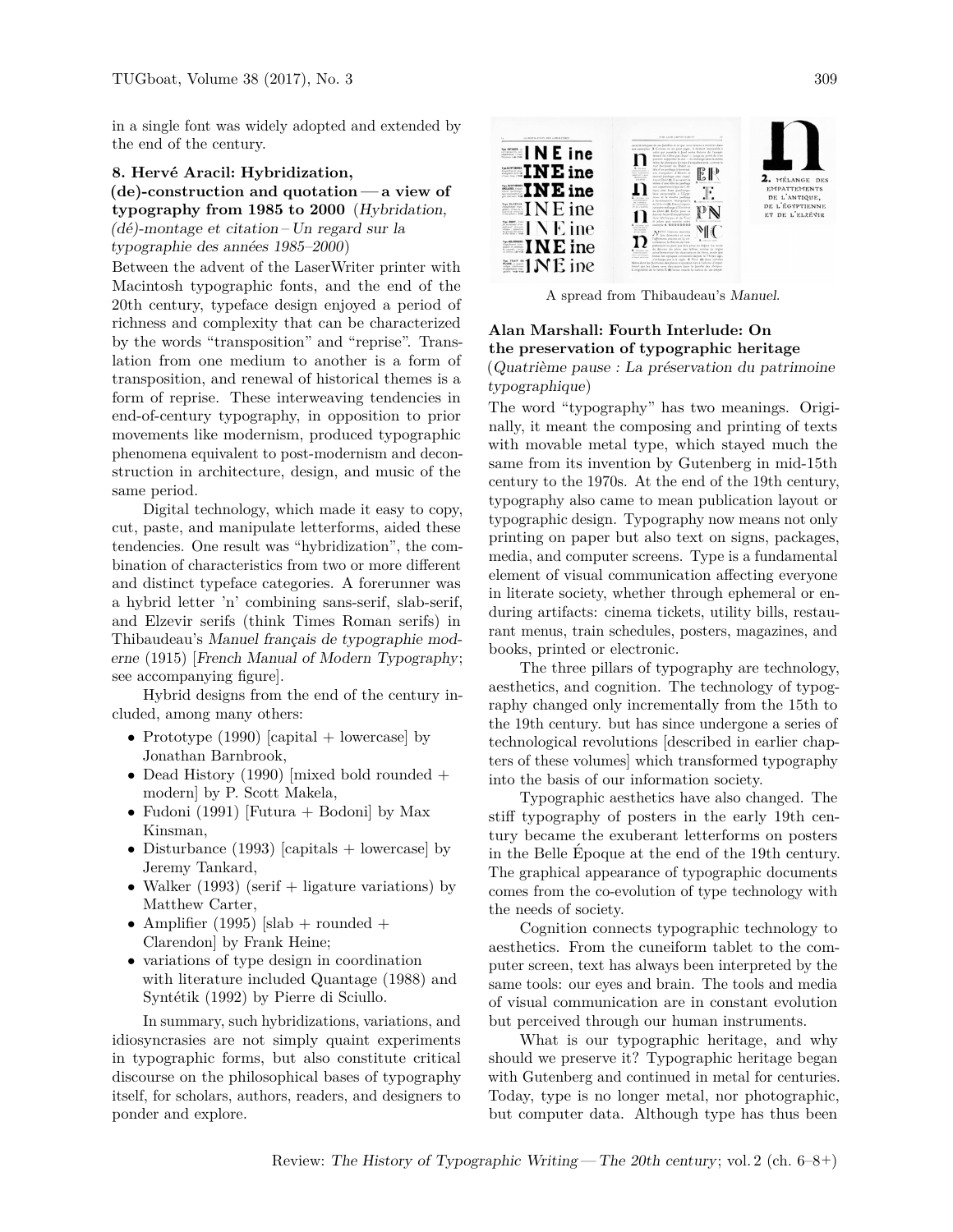dematerialized, it is essential to preserve as much as possible of the metal punches and matrices, as well as the negatives of the phototype era, as well as drawings, proofs, and specimens of characters, so that we can understand the ancestral processes, thoughts, aesthetics, and graphical forms that shaped our modern fonts and layouts. Type comprises not only letters, but also ornaments, fleurons, dingbats, and other graphical elements that have evolved over the centuries, tracing a rich history of abstractions and patterns, from Jean de Tournes to Giambattista Bodoni.

In addition to type itself, there are typographic manuals, catalogues, advertising, and lessons showing how type was classified, organized, understood, and intended to be used, as well as manifestos proclaiming how type should be used. These materials, publications, and documents of typographic history constitute a rich source of inspiration, information, and education for the future of typography, affected by constant reinvention not only of technology but of changes in taste, fashion, and social applications.

Typographic preservation is divided among diverse institutions, including libraries, archives, museums of paper, of printing, of computer history. Although it is impossible to preserve every sort of typographic and printing material in one establishment, such institutions prevent the total disappearance of the materials that allow us to analyze the evolution of the techniques and forms of graphic communication.

Typographic material from the pre-industrial era of typography, from Gutenberg to the 19th century, is now so rare and valuable that it is preserved without question, but more plentiful typographic materials from the 19th and early 20th century pose the question of what should be preserved with the regrettably limited funds available to museums and libraries. For the recent eras of phototype and early digital type, the question becomes evaluative which of the now obsolete materials are more valuable and worth saving, and which can be lost?

[CB: The preservation of typographic materials illustrates a fundamental problem of "disruptive" versus "sustaining" technology. "Disruptive" technology is admired because it replaces older technology and institutions based on it, with newer, more efficient and effective methods. But, in typography, the disruptive shifts from metal type to phototype, and from photo to digital type caused the collapse of traditional metal font foundries and consequent loss of priceless collections of unique punches and matrices, hand-crafted by generations of uniquely skilled type artisans. The tangible, physical results of thousands of person-years spent carving and casting the most intricate metalwork made by mankind — equivalent to centuries of fine jewelry making — were sold off for scrap. The fonts displayed on our personal computers, tablets, and smart phone, the fuel for worldwide social media, are in large part mere shadows of a deeper cultural heritage lost in a disruptive scramble.]

#### **Thomas Huot Marchand:**

#### **Postface: The metamorphosis of typography**  $(Postface: Les métamorphoses de la typographie)$

Despite several radical changes in technology, which accelerated in the 20th century, typography has shown an amazing permanence of forms. Many of the fonts in use today are modeled on typefaces of previous centuries. Technological changes have, however, altered several principles underlying the forms. These include flattening, abstraction, fluidity, and instantiation.

"Flattening" is a dematerialization of the formerly solid typographic object. Type was threedimensional metal for 500 years, but phototype was two-dimensional film image for 50 years. Digital type describes two-dimensional forms but is not "material" per se, but is instead computer code. Flattened 2D type enables distortions and superimpositions not feasible in metal type.

Abstraction is a reduction of a form to a set of parameters and instructions instead of a graphic object engraved, drawn, or written. In particular, in the Metafont computer language devised by Donald Knuth in the late 1970s, the description of a character is based on variable parameters of a virtual path in a plane. Changing parameters alters the form. The concept of type as a prefabricated instance of writing is therefore opposed by the variability of programmatic typefaces like Knuth's Computer Modern.

Fluidity: [CB: The French term here is "liquéfaction", evoking odd connotations in English.] Digital fonts and characters can "flow" from one computerized medium to another, e.g., pixel arrays on display screens, toner and ink arrays from laser and ink-jet printers. Digital text can be re-flowed on the screen when text block dimensions, kernings, line spacings, and other parameters are altered. Fonts and text are not bound to specific devices.

Instantiation: [CB: The French term here is "congélation", meaning freezing. Although it makes a nice contrast to "liquefaction", it doesn't have a direct English translation.] In some digital font technology, pairs or sets of structurally similar characters along some dimension can be interpolated or extrapolated to generate new characters. For example, between a light weight letter 'a' and a bold